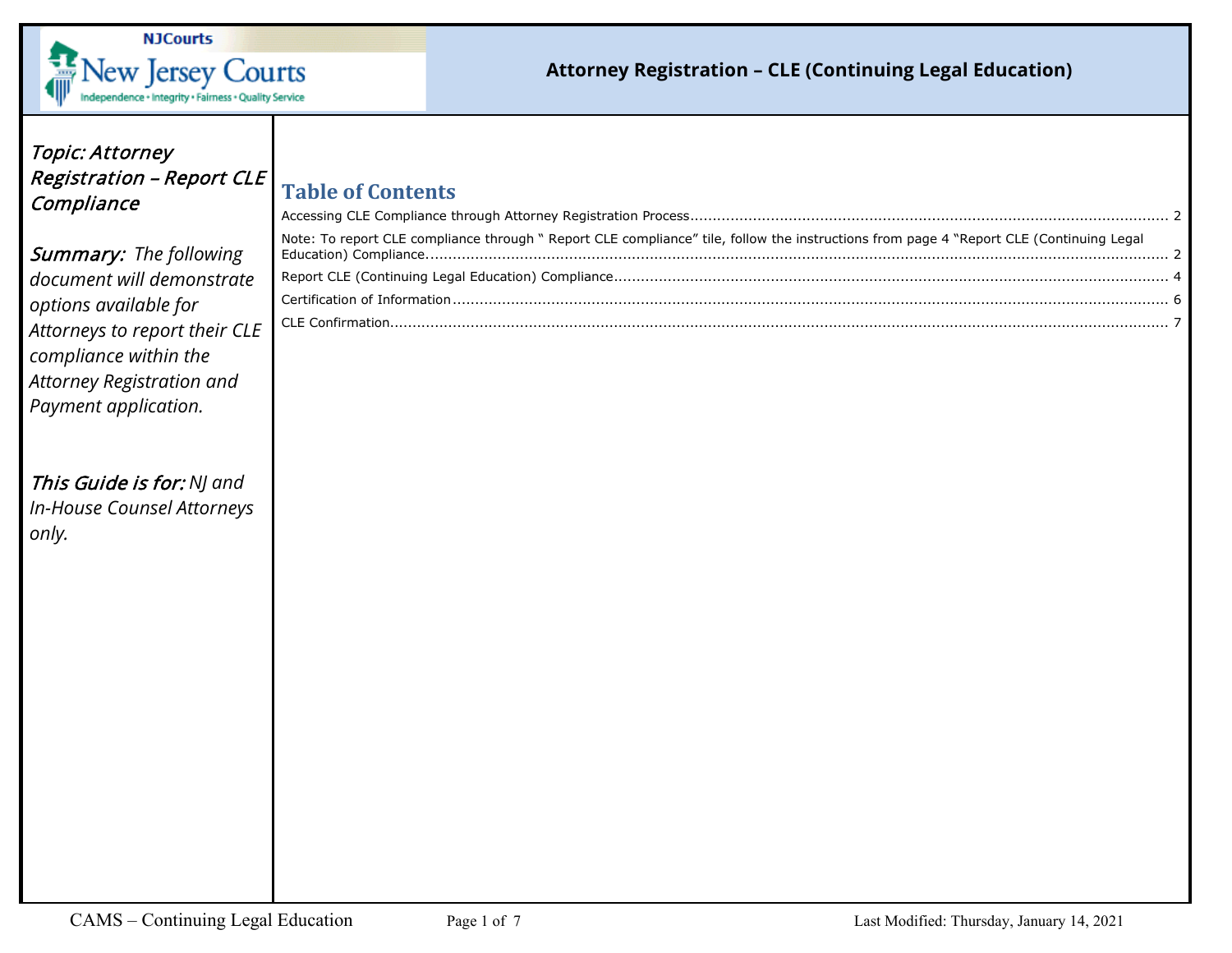

<span id="page-1-1"></span><span id="page-1-0"></span>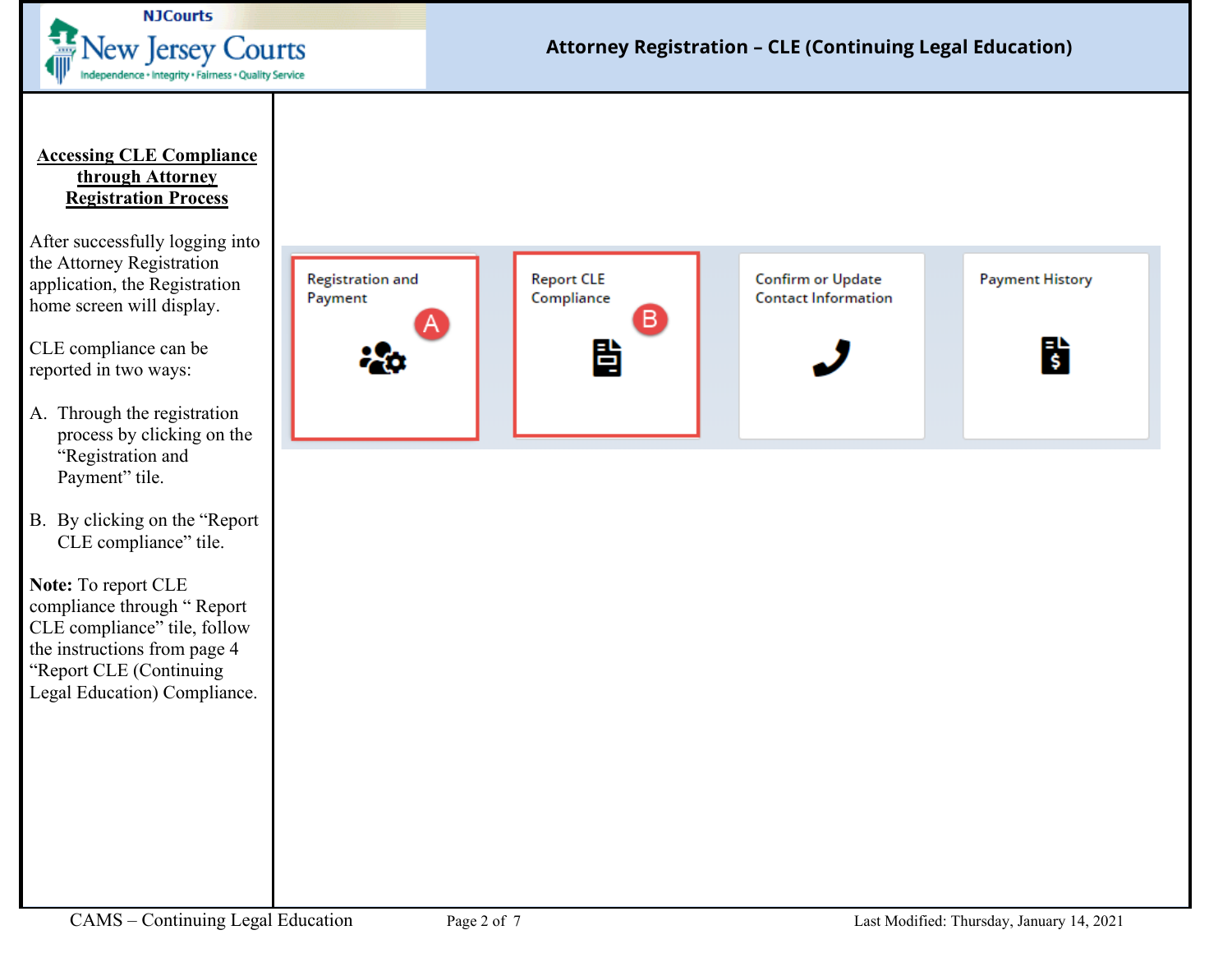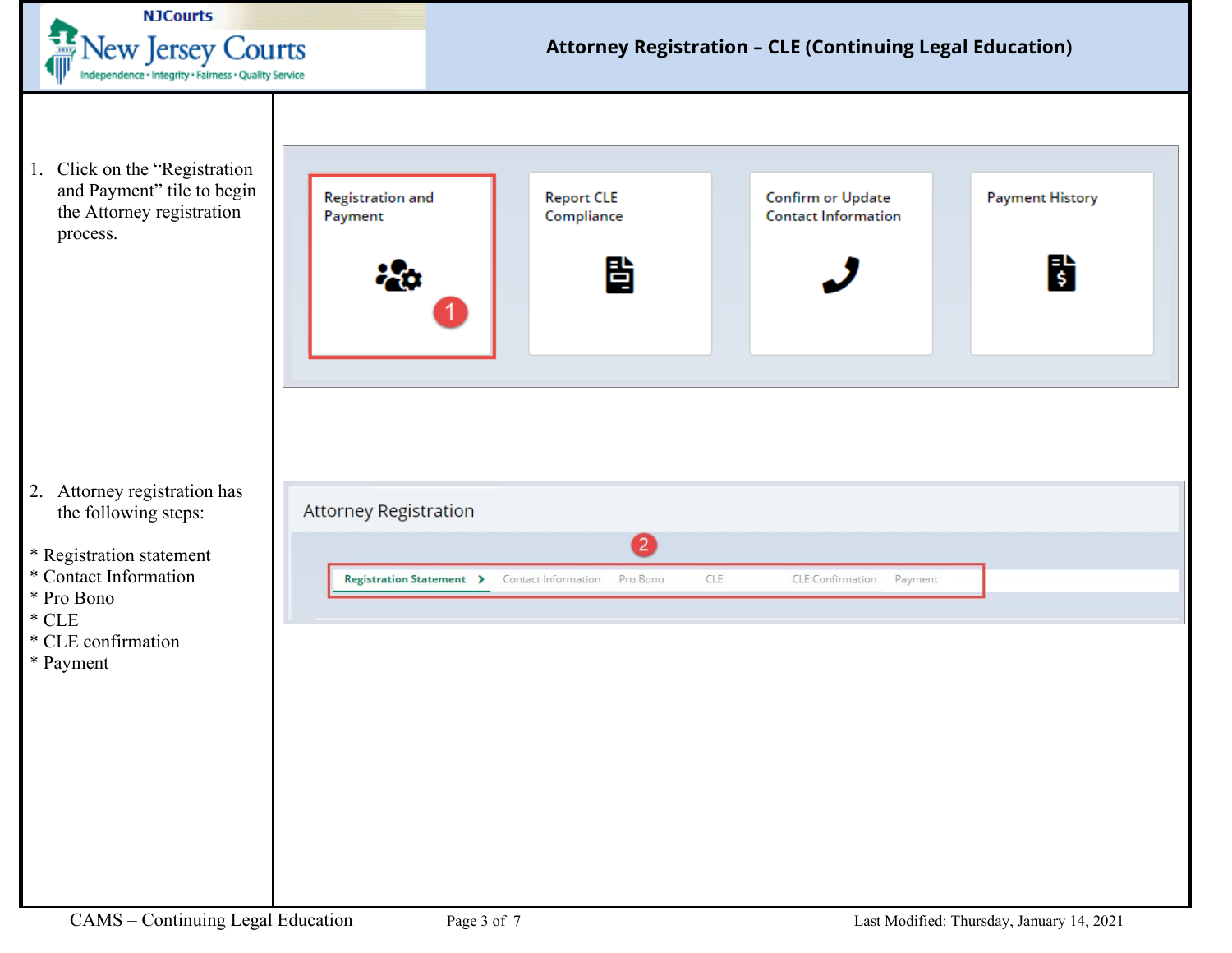

<span id="page-3-0"></span>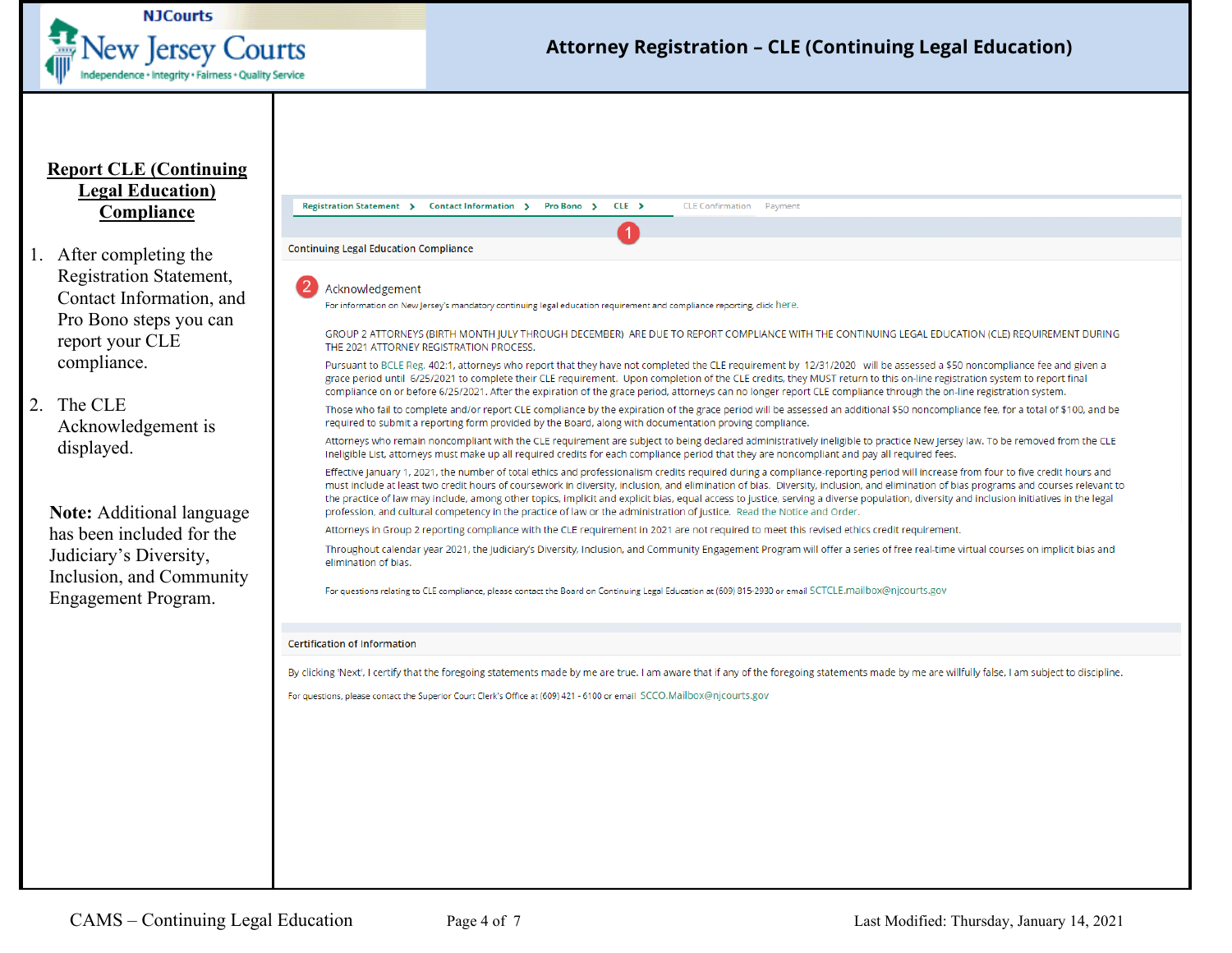

By clicking on links in **green**,

## **Attorney Registration – CLE (Continuing Legal Education)**

Continuing Legal Education Compliance

Acknowled gement

**For information on New Jersey's mandatory continuing legal education requirement and compliance reporting, click here.** 

you will be provided additional information on that topic. 1. The information will open in a new tab. To navigate back to the Registration process, click the tab labeled 'Registration'. Clicking the 'x' will close the tab. 2. Click on the [SCTCLE.mailbox@njcourt](mailto:SCTCLE.mailbox@njcourts.gov) GROUP 2 ATTORNEYS (BIRTH MONTH JULY THROUGH DECEMBER) ARE DUE TO REPORT COMPLIANCE WITH THE CONTINUING LEGAL EDUCATION (CLE) REQUIREMENT DURING THE 2021 ATTORNEY REGISTRATION PROCESS. Pursuant to BCLE Reg. 4. **A** attorneys who report that they have not completed the CLE requirement by 12/31/2020 will be assessed a \$50 noncompliance fee and given a grace period until 6/25/2021 to complete their CLE requirement. Upon completion of the CLE credits, they MUST return to this on-line registration system to report final compliance on or before 6/25/2021. After the expiration of the grace period, attorneys can no longer report CLE compliance through the on-line registration system. Those who fail to complete and/or report CLE compliance by the expiration of the grace period will be assessed an additional \$50 noncompliance fee, for a total of \$100, and be required to submit a reporting form provided by the Board, along with documentation proving compliance. Attorneys who remain noncompliant with the CLE requirement are subject to being declared administratively ineligible to practice New Jersey law. To be removed from the CLE Ineligible List. attorneys must make up all required credits for each compliance period that they are noncompliant and pay all required fees. Effective January 1, 2021, the number of total ethics and professionalism credits required during a compliance-reporting period will increase from four to five credit hours and must include at least two credit hours of coursework in diversity, inclusion, and elimination of bias. Diversity, inclusion, and elimination of bias programs and courses relevant to the practice of law may include, among other topics, implicit and explicit bias, equal access to justice, serving a diverse population, diversity and inclusion initiatives in the legal profession. and cultural competency in the practice of law or the administration of justice. Read the Notice and Order. Attorneys in Group 2 reporting compliance with the CLE requirement in 2021 are not required to meet this revised ethics credit requirement. Throughout calendar year 2021. the Judiciary's Diversity, Inclusion. and Community Engagement Program will offer a series of free real-time virtual courses on implicit bias and elimination of bias. For questions relating to CLE compliance, please contact the Board on Continuing Legal Education at (609) 815-2930 or email SCTCLE.mailbox@njcourts.gov

I [s.gov](mailto:SCTCLE.mailbox@njcourts.gov) link to send an email **0RULE 1:42A - BOARD ON CONTIL X** Enterprise Landing Page  $\times$  | **P** Registration  $\times$ to Board on Continuing Legal education. ➔ **C 0 i** njcourts.gov/attorneys/assets/cle/cleregs.pdf  $\widehat{\mathbb{m}}$  Discard  $\geqslant$  Send **Format** Insert Options Heading: 己가 From: I To: sctcle.mai lbox@njcourts.gov; I A Cc & Bee Subject **Sent from Mail for- W indows 10**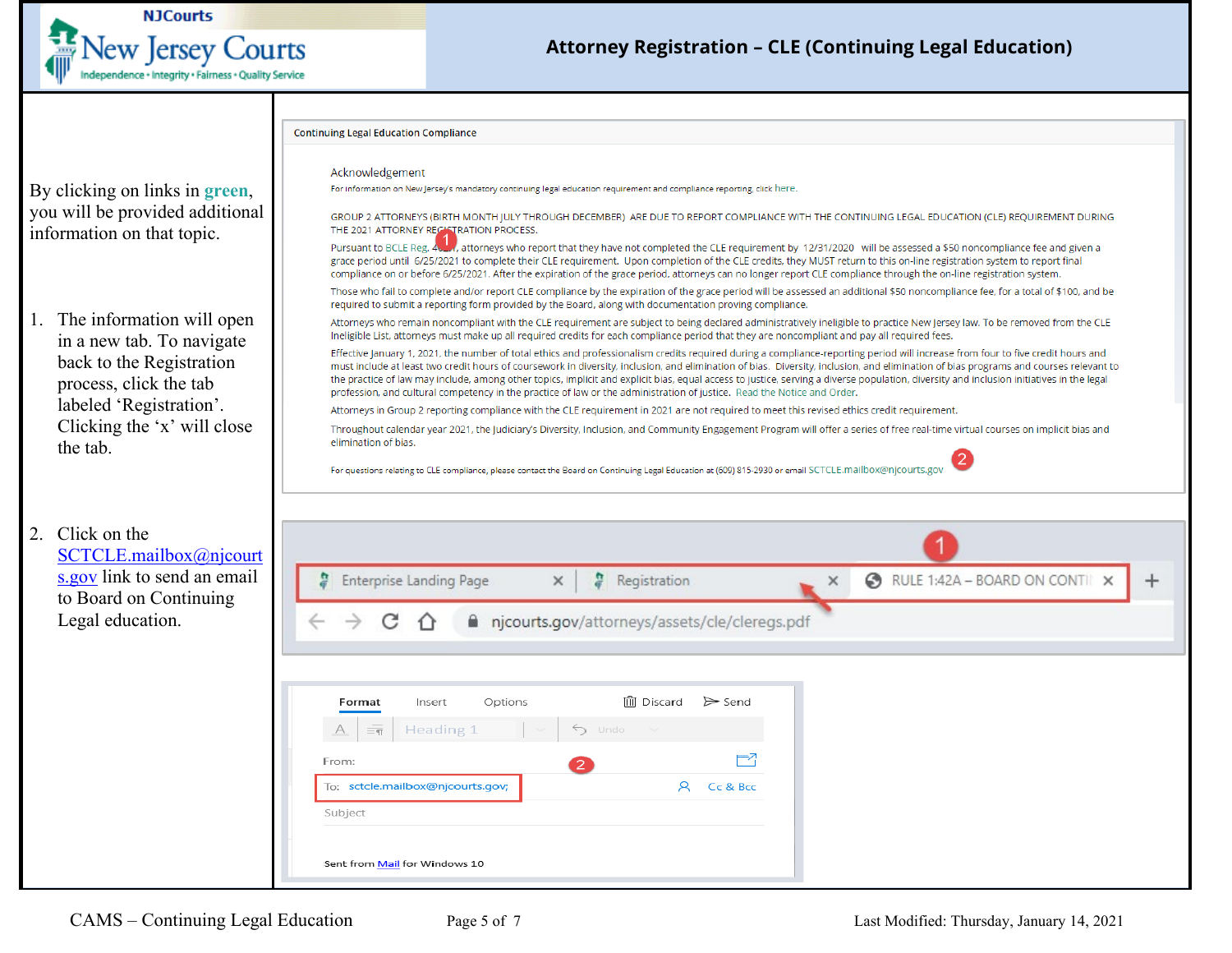<span id="page-5-0"></span>